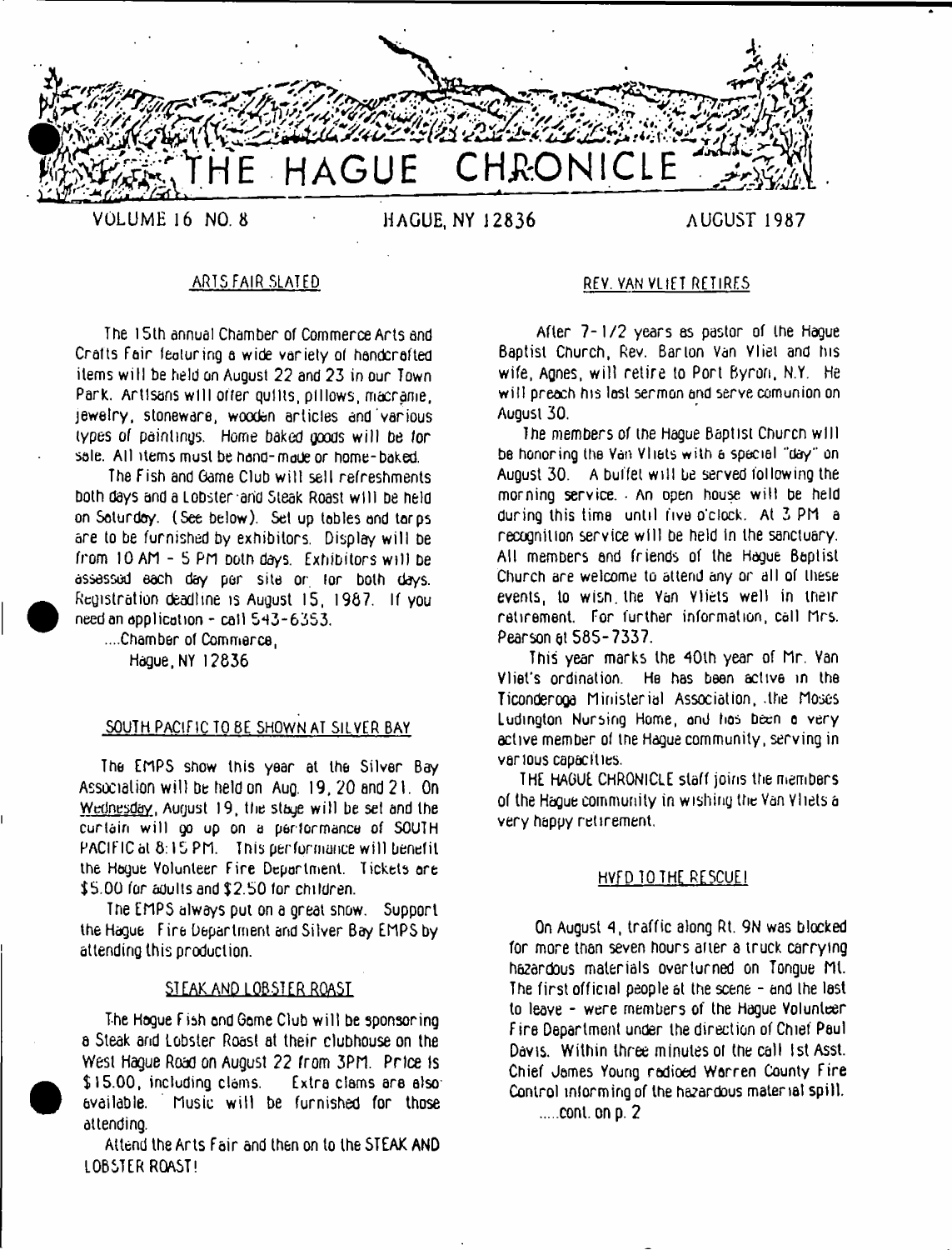HVFD (conl. from page 1)

Twu minutes later the first fire truck arrived Bt the scene and hoses were charged within 60 seconds. *i* ighl minutes Inter the Hague Ambulance arrived with three first responders and emergency Medical Technician Acting Cepl. Wendy Heritoge. An EMT from Ti also assisted in taking the driver of the truck to Moses Ludington Hospital

At the same time the fire police under the direction of Capt. Ken Yaw arrived to block the entire mountain and direct traffic up Rt. 8 to the Norlhway. Marilyn Priore organised the making of sandwiches and drinks for the volunteers.

The town *of* Hague can be very proud of its fine fire department and its many volunteers. Without them, our lives and homes would be in jeopardy. We ALL owe them a big vote of thanks, djh

# DUCKS UNLIMITED TO HOLD BENEFIT DINNER

A little over a year ago, conservationists and sportsmen from Hague, Silver Bay, and Bolton Landing got together and founded the Hague chapter of Ducks Unlimited. The first fund raising effort was held at the Beachside in mid-August 1986 and was a cocktail hour, a complete and delicious prime rib dinner, and an exciting auction of wildlife art and related objects. This year, encouraged by the enthusiastic response to lost year's party, the committee has selected Friday, September 11 and the Silver Bay Lodge as the time and place for an even better banquet (prime rib) and auction than last year.

A cash bar will be available from 6 to 7 pm and all auction and raffle items w ill be on display at that tune. A short film showing some of DU's habitat conservation projects will be shown end Mr. Gary Wills, Regional Director of DU w ill comment on a few topics of local interest.

DU for its SO year history , has devoted its efforts solely to improving duck breeding habitat in North America. The recovery of duck populations from the perilous lows of the early 3G's to the levels of today, along with the growth of DU to an organization of over 600,000 members in over 3600 chapters nationwide, attests to the success of its efforts.

Support your DU community program, as well as en;joy a fun evening by planning to attend the banquet on September 11. Tickets are available at the Hague Market and the Silver Bay Store, as well as from all DU members. For further information, call Bob Bryanl al 543-6346,

## WILLY C'5 JULY/AUOUST WEATHER NOTES

July was a super summer month if you were vacationing at Lake George. For those of you who were not vacationing and who don't like the heat it was tough sleoding, particularly so if one, in fact, had to sled. Hazy, hot and humid days, nine of them in the 90's and three others just under 909. The highest temperature was  $96<sup>9</sup>$  on the  $24th$ . The lowest was  $50-1/29$  on the 19th, with a record low of  $389$  at Westport, NY on the same day. interlaced in ell of this were some magnificent summer days and nights with temperatures m (he high 70's and low 80's and lows in the high 50's and 60's, all coupled with low humidity and relatively gentlo summer breezes. Top wind Qust was 29 MPH on the 30th. Rainfall was below normal at 2.13 inches for the month. No raucous thunderstorms, just a few gentle ones, which we all enjoy, and a loss of 49 minutes of daylight rounded out the events for the month.

With the ninety degree temperatures breaking back on July 26th, August has continued the trend of delightful summer weather. Rainfall on the 2nd and 3rd of the month, with a nice soaking rain of just under an inch on the 9th end 10th. Cool, pleasant weather has settled in today, the 11th, with the air temperature at 11:00 AM at 649, the water temperature at 72°. A gradual warming trend is expected, with increasing humidity toward the end of the week. Here we are coming up on the half way mark in August and thus far the weather has been ideal. We have had some sunshine every day in July except the 2nd, 3rd and 7lh and one full cloudy day in August on the 1 Oth.

As they say in the Old Milwaukee Commercial, "It doesn't gel any belter than this."

# HVFD RUMMAGE SALE

The Hague Volunteer Fire Department will hold a food and rummage sale on September 24th, 25th and 26th from 9 AM to 2 PM.

Rummage items may be left at the firehouse September 21st, 22nd and 23rd from 9 AM to 12 noon. For pick up call 543-6029.

This is a Qood lime to clean out your closets before you leave lor the winter.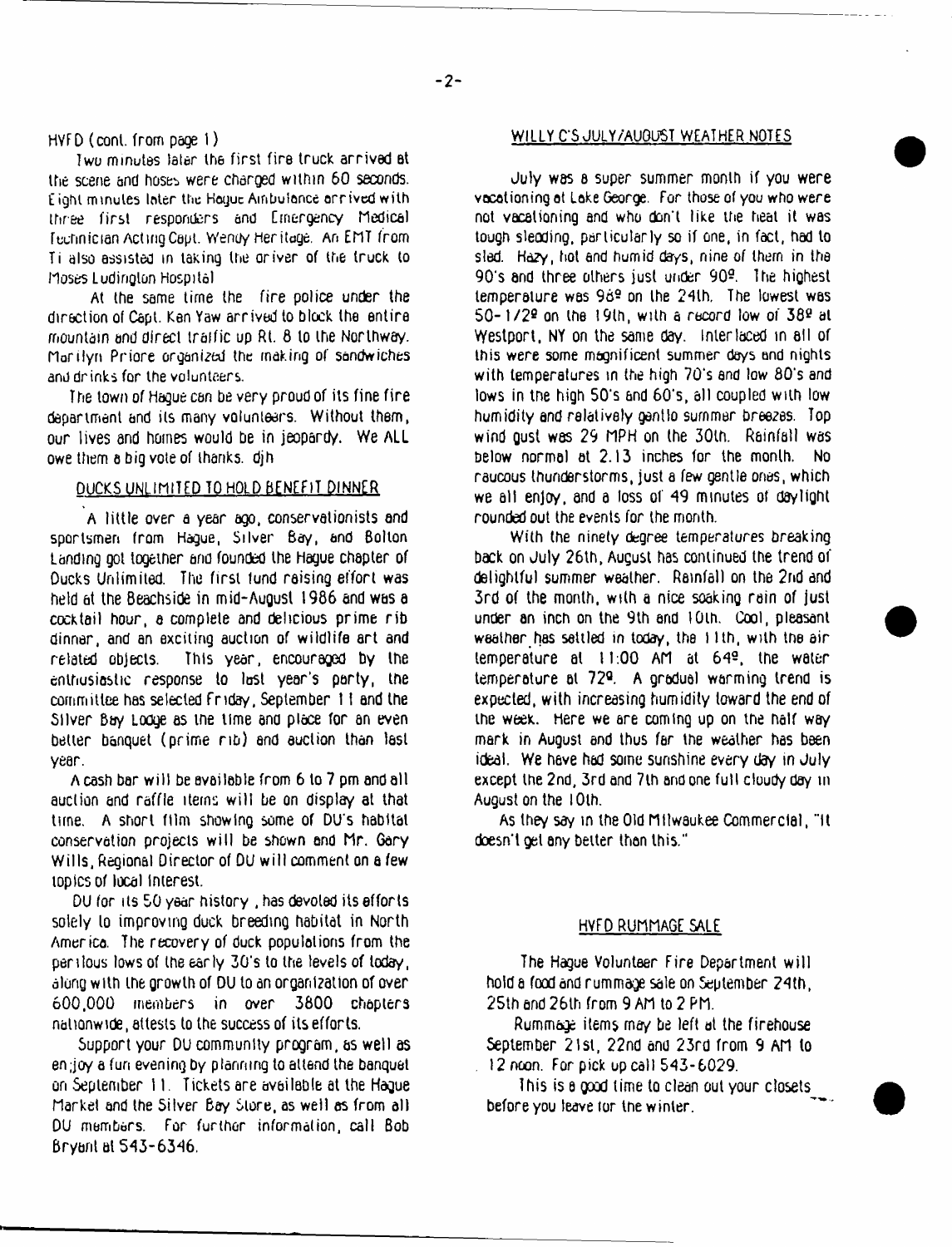# $ZONING BORD OF APPEALS -  $7/23/87$$

tn a surprise letter, read to a large audience, Tom James. Chairman ZBA, announced His resignation irom tne board, stating as his reason, disagreement with the legal opinion of our town attorney on the definition of Ordinance 9.020 and the acceptance *of* that opinion by the town board. Edna Frasier continued the meeting as acting chairman.

A variance request hy Claudia Perry (Busy Bee Trailer Park) was discussed and a public hearing has been set for August 27 at 7 Pn, the date of the next ZBA meeting.

A discussion of Ord. 9.020 (conversions) followed with input by Jack Carney and Ed Crabbs, both members of the original Planning Board, who developed our zoning code. Most who spoke seemed to feel the ordinance was clear. We were reminded again that the Zoning Board can recommend an interpretation and the Planning Board decides the number of allowable units.

Jun Ward filed an application for an increase of certain properties that are non-conforming. Motion made by Belden, seconded by Feibusch to accept Tim Costello's (Developmental Administrator) plan for size increase on Ward property.

An executive session was held immediately tollowing the regular meeting at which Edna Frasier was elected ZBA chairrnan....G.Lindguist

## HAGUE PLANNING BOARD - 8/6/67

A near capacity crowd attended the regular meeting of the Hague Planning Board to learn if a decision had been reached as to the interpretation of Article 9, section 9.020 of the Town of Hague Zoning Ordinance that pertains to the conversion uf certain existing uses of structures that existed on the ui foctivo dole of the ordinance.

Following the announcement by Chairman Costello that the Zoning Board of Appeals had not as yet agreed upon an interpretation, Mr. Costello requested that n r. Robert Katzman sign another extension for additional time and the majority of those in attendance left the meeting. The ZBA should reach a decision by their next meeting whicn is scheduled for August 27 at 7:30 PM.

A survey map prepared by Dennis L. Dickinson was .presented to the Board as a preliminary plat plan for a major subdivision of lands owned by Richard Baker located southerly and westerly of lerrace Road, Silver Bay. A public hearing was scheduled for this 5 - lot subdivision on September 3, 1987 at 7 pm.

The application of Claudia Terry and Robert Bryrren for a variance to place wood frame cottages on their property located on Rt. 8 (Formerly Busy Bee's Trailer Perk) received a unanimous vote to recommend denial due to lack of information presented with the application.

The Board unanimously voted to conduct a site plan. review prior to deciding on Brian Jordon's appltcal Ion to place a trailer on a lot located on Sunset Drive.

### <u>HAGUE TOWN BOARD - 8/11/87</u>

Privilege of the floor before the regular meeting gave Laura Meade the opportunity to present the program schedule for a celebration of the 200th anniversary of the Constitution to be held Friday, August 14 at  $6:30$  PM. (See results on page  $8$ )

At a public hearing, Supervisor Bolton reviewed Resolution \*1 1987, regulating speed In Van Buren Bay for mechanically operated boats. Later, at the regular meeting, Res. #22, 1987 stating specifically area and regulations pertaining to Van Buren boy speed limit (S miles and no wake) was approved unanimously Dy the Board. Regulation effective 10 days after posting. Resolution now w ill be forwarded to Lake George Park Commission and ENCON.

Money received from Cablevisiori (April I - June 30) to Hague in the amount of \$298.86 will be used to get cable to West Hague Rd.

Town Attorney Silvestri's letter to Supervisor Bolton reaffirms his legal opinion that no matter how the conversion issue Is settled, the decision could be challenged in court.

Tom James letter of resignation as chairman of ZBA was read and accepted, frank Fowler was appointed to the Zoning Board of Appeals to fill a vacancy.

During each 8-hour lour of duty by Sheriffs Patrol they will sign the Hague log at least once. Supervisor Bolton has registered a complaint that our open container law is not being enforced and enough lime has not been spent in Hague.

Several minor flaws in *our* landfill inspection repoct by ENCON. (Cont. onp.4)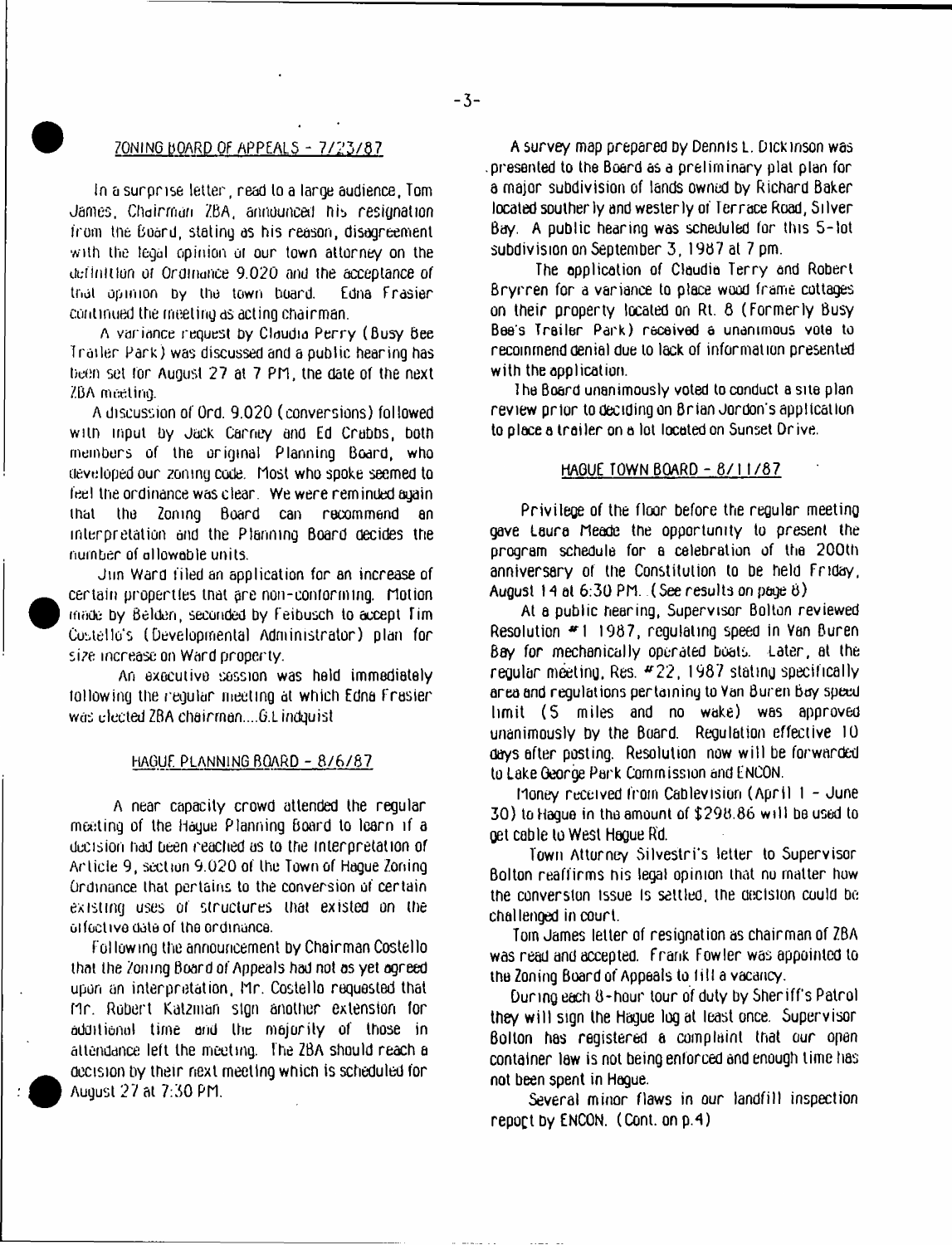# $-4-$

Our newly revised sanitary code is available at the Town Hail for \$5.00 a cupy.

West Hauge Rd. sign has disappeared for the third lime. They are expensive to replace.

With the need for new gravel supplies, the town has had our highway superintendent, D. Belden, test areas in town where we could become our own supplier.

Dan Belden will attend Highway convention September 15-19 in the Catskills.

In addition to the Antique Boat Show at Silver Bay on August 22-23, the Haque Arts Fair will be held at the town park. The fish and Game Club w ill also hold a steak and lobster roast (See page I lor more details.)

On September 12 we w ill again host the sailboard group lor the second time this year.

1 he first performance of "SOUTH PACIFIC\* presented by the Silver Bay EMPS w ill again benefit the Hague Fire Dept. Wed. evening Aug. 19 at 6 Pfl ul Silver Bay. (Sue p. I )

A request for additional Chamber of Commerce space has been solved by adding shelves in the existing building.

In unfinished business we note that Gov. Cuomo has signed into law the Lake George Law.

New business will see Haque following the regular procedures to abandon the turnabout at the end of Shattuck Robbins Rd. A public hearing will he held when the necessary paper work is completed.

Tim Costello (Developmental Administrator) has asked the Town Board to act as a Board of Health on h ink ley and Waitl property at Sabbath Day Pt. On September 9 at 6:30 PM (next Board meeting) a public hearing w ill be held concerning necessary variance.

Results of Lake George water sampling has shown our boat launch to nave nigh coliiorm count. Several other areas in Hague also had high counts but have been able to bring the count down to acceptable limits.

Resolution  $#23$  was carried unanimously. This requests slate aid to implement our local land use programs. (Amount - \$9,500)...G.Lindquist

# FOWN BOARD (cont, from page 3) GOVERNOR CUOMO SIGNS LAKE GEORGE LAW

For many years area residents and visitors hove been observing that the quality of Lake George has Deen deteriorating, in a 90-member task force was established to develop a plan to protect and more effectively manage the land, water, biological and cultural resources of the Lake George Basin. Finally, during the summer oi 1987, with the help of Hague's Supervisor Richard Bolton, the Warren County Board of Supervisors, Assemblyman Neil Kel leher and Maur ice Hinchy, Senator Ronald Statlord and tne Lake George Association, the State Legislature has passed and the Governor has signed the Lake George Law which will restructure the Lake George Park Commisision and will allow for the construction of new sewage lacililies in the lake's basin. (THIS DOES NOT MEAN PUMPING SEWAGE INTO LAKE GEORGE! It means that sewage treatment facilities may now be located within the watershed of Lake George...on land, away from waterways. It will provide a means to eliminate antiquated cesspools, rusty metal septic tanks, poorly drained leaching fields, etc.) Prior to the passage of the Lake George Law it was illegal lor municipalities to construct sewering systems within the watershed of Lake George. . Under this law, the Lake George Park Commission (LPGC) w ill have expanded powers and funds to enforce existing and new laws governing activities on, in and over the lake.

We ALL have a stake in the success of the LGPC effectiveness, but no commission can be effective unless each and everyone works at preserving the quality of the lake and its environs. Here, where water is so plentiful, we rarely think in terms of conserving water, but every drop of dr inkab le water that goes into a septic system becomes contaminated and has to go through nature's cleansing process. CONSERVE WATER USE: water reduction devices such as low volume toilets and shower heads, short showers and repair of leaky faucets, all help with the process of conserving our septic systems...ACraig

# HAGUE AMERICAN LEGION

The next meeting of Hague Post 1538 American Legion w ill be held on September 2 at 7:30 PM at tne Legion Home. The Warren County Legion will be hosted-by Post 1536 on September 9 at the Hague Legion Home.



Reminder - we are still selling chances on the money doll. It w ill be raffled off on labor Day.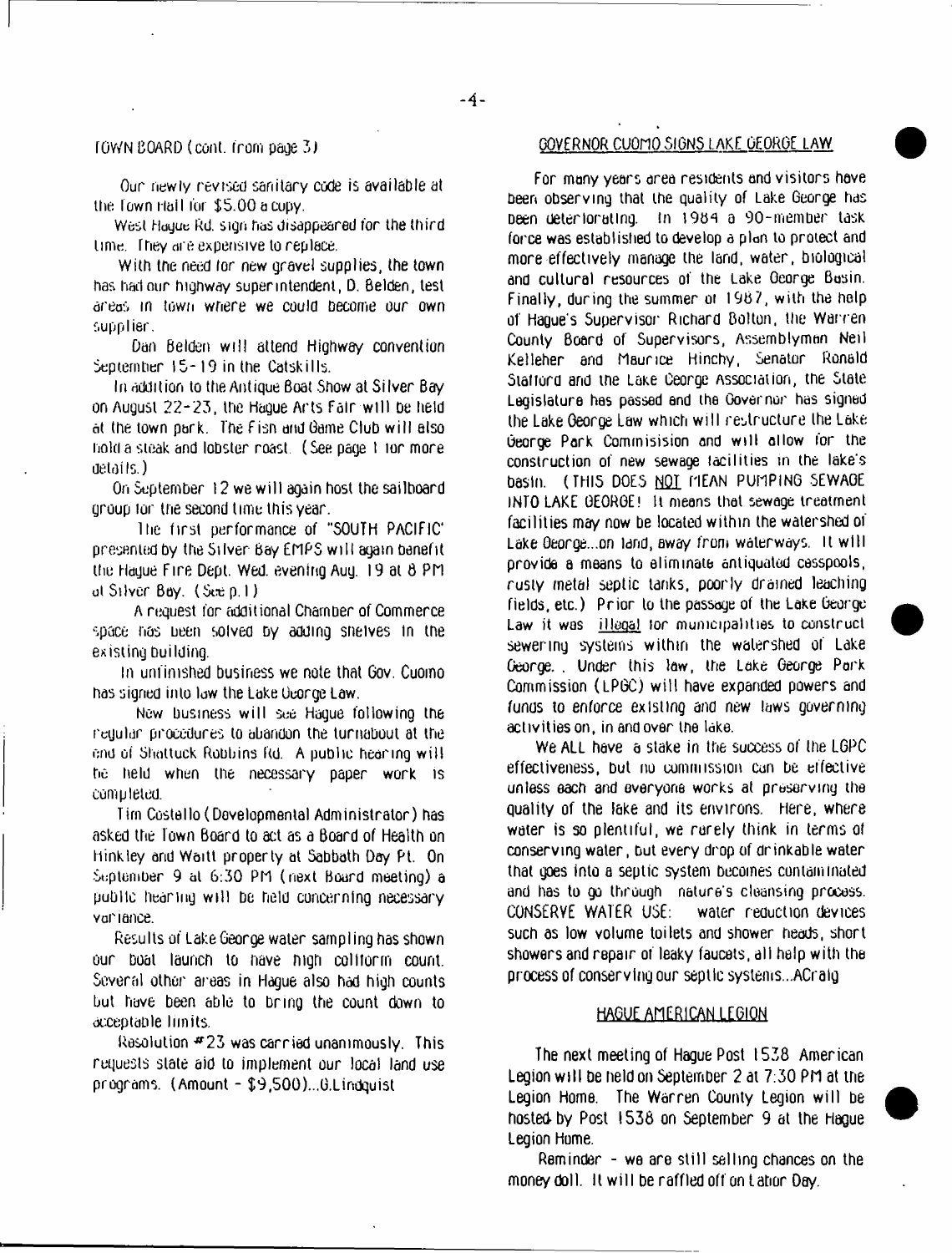# NOTICE TO VOTERS OF TOWN OF HAGUE

The voting machine for the Town of Hague will be open to the voters for the purpose of inspection and instruction of the use of the machine on September 10th and 1 i th from 1.00 pm to 3:00 pm for the Primary [lection of September 15, 1987.

...Custodians of the Voting machine Henry S. Leach Florence Fitzgeraid

# REPUBLICAN PRIMARIES - September 15

Local candidates on the ballot for the Republican Primaries include; For Councilman:

Robert Patchett

Martin Fitzgerald

Linda Coffin

There are two vacancies. All other offices are unopposed

## HAGUE SENIOR CITIZENS

A group of seniors took a trip on August 4 to the Barton Garnet Hines and followed it with a picnic lunch.

Our next meeting w ill be on August 25 at 1;30 pm in the Hague Town Hall. A September Lake CHamplain boat trip is planned and w ill be discussed at the meeting...GL

### A NEW BUSINESS IN TOWN

With 15 years of experience in the field, Jon Trudeau has started a new busines on West Hague Rd, known as Hague Drywall.

The business specializes in new construction ana remooeltng, sheetrocking and taping, stucco, work, spray texture ceilings, interior painting and insulation supplied and applied.

Hague Drywall provides excellent quality and fast efficient service and will give free estimates cheerfully. All work is insured and dependable. CA11 543-6171 for more information.. GL

### \*\*\*\*\*\*\*\*\*\*\*\*\*\*\*\*\*\*\*\*\*\*\*\*\*\*\*\*\*

Upon viewing the moon for the past week or so, watching it wax and wane, we questioned our German \* astrologer about which side of the moon is added to and subtracted from before and after full moon. He explained that if you think of the small letter" b" and can draw it with your eye on the moon, then the moon is" beginning". On the other hand the small letter "d" for "declining" means that the moon is waning. So right now since you can visualize the letter "d" on the left side of the moon, it is waning.

The \$64,000 question: is the moon in the some phase all over the world at the same time?

# NEW PRINCIPAL AT MIDDLE SCHOOL

hr. Harold P. Bresett has been appointed as Principal of the Ticonderoga Middle Scnool. Mr. Bresett has been employed as a Guidance Counselor since 1978 at the Ticonderoga High SChool. He completed his BS Degree at Norwich University, has a Master's from SUNY, Albany, Master's from SUNY at Oneonta and a Certificate of Advanced Study in Guidance from Oneonta.

.fir Jiresett has already assumed his duties at the Middle School.

# BE A VOLUNTEER AT MLH

Moses-Ludington H:ospital has one of the most outstanding and active groups of volunteers in the community and they donate more time and service than any other hospital volunteer group in the Northern District.

The volunteers are expanding their service to the hospital and we seek individuals interested in helping to maintain our hospital services at a top-notch level.

If you are interested in becoming a volunteer three or four hours a day - once a week, please contact Edna Maslott at the hospital on Monday or Wednesday 8:30 AM to 4:30 PM or Tuesday evenings 4 - 8PM.

### HANDYMAN PROGRAM

Perform minor home repairs which w ill better allow the frail elderly to remain in their homes throughout Warren County.

Interested in establishing corps of interested individuals willing to share their skills and experience in return for modest wage and satisfying work.

Ideal for retired carpenters, plumbers, electricians and handymen. Also, part-time workers and college students. Dependable vehicle essential.

Please respond by letter, resume, or visit no later than July 29th to:

Warren-Hamilton Counties Community Action Agency, Gurney Lane, Lake George, NY 12845.

Warren-Hamilton Counties Community Action Agency is an Equal Opportunity Employer.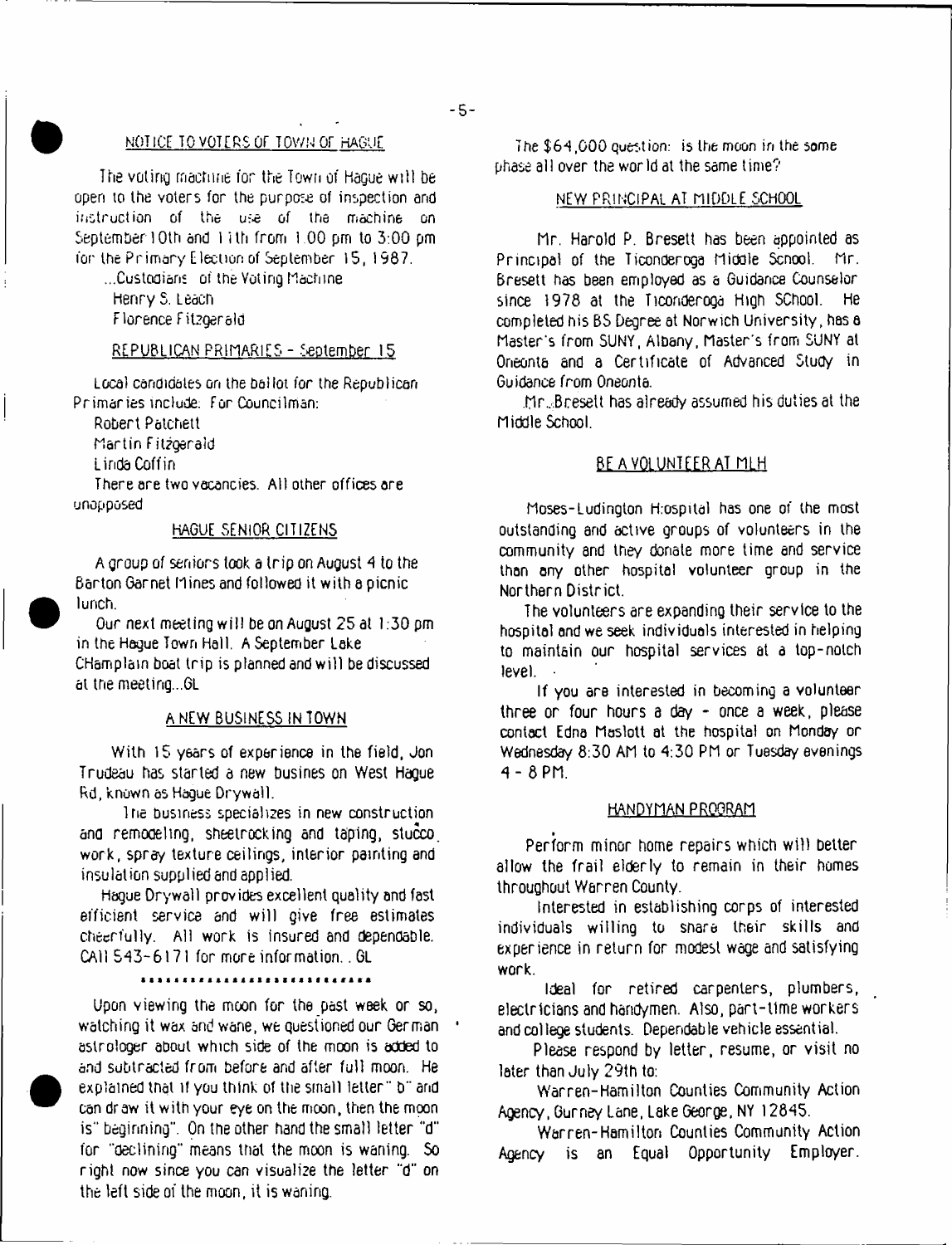$-6-$ 

## "WONDERFUL WEEDS AND WILD WATERSCAPES"

A very special exhibit of paintings by Laurie deBuys Pannell. daughter ot Mrs. Harry deBuys and the late Hr. deBuys, Holman Hill, Hague, was held during the first week of August at the Northern Lake George Yacht Club. "Very special" in the sense that many of the subjects drew upon Lake George and the low mountain range in trie Hague area: "Very special" In tne particular sense of the artist's individual technique.

Her palette ranged from the sharp black and white and green of mountain pines and birch to the pastels of lovely--and lively— florals to the vivid blue of Lake George waters and the pulsing hue of blue sky above. Laurie deBuys Pannell spent ten years of her early married life in Taiwan and her brush work shows the influence of Chinese style, well learned and well adapted to her own originality.

In the titles of Laurie's work you find the core of. each painting--its essence never obscured. NORTHERN LAKE GEORGE takes the viewers to Anthony's Nose and Rogers Rock; NORTHERN NEIGHBORS outlines the woods overhanging a neighbor's dock, sets brignt sky above; HAZY depicts that mysterious aura around hills and lake as a mist rises; PHOENIX SKY intercepts the dramatic blue of sky above lake with a super-charged, pointed white cloud--like the bird of myth rising.

A VIEW FROM THE CROW'S NEST looks across Hague Bay to the eastern sun-rimmed hills as she sees them from her parents' hill top home. Another sailing scene is set above the Hudson River, an impression of the fortress outline of West Point on the land. This again is a vivid scene to the artist who spent several months at West Point when her husband, Cliff, a professor of World Geography at the University of Georgia, was teaching there.

Her exhibit also included some of her "southern" work. In one of these a particular technique of the artist is revealed in which, with palette knife, she rolls back the paint and shows off the under side of a color; in the leaves, the veining a lemony hue. It is seldom that one sees this technique of palette knife with water color, requiring a deft, quick skill--a trick Mrs. Pannell credits to a teacher with whom she studied while in the West Point area.

Twenty-seven paintings were included in this special exhibit, many of which were sold right off the wall, tho' new owners agreed to let others have a chance to see them during the week.

We look forward to another showing next year, when, perhaps this original and gifted--and very personable Hague and Georgia artist may also include work in her new metier, some sculpture in bronze.

Note; THE HAGUE CHRONICLE masthead was specially designed for us by Laurie deBuys Pannell...B.DeGraff

# HAGUE AMBULANCE SQUAD HAS BUSY MONTH

Every month is a busy one for the Hague Ambulance Squad but July was particularly so. For those readers who wonder whet the squad does in their spare time read on:  $\blacksquare$  Persons Date Destination Start Finish Responding 7/5 *A* MLH 6:07 AM 7:40 AM 7/7 GFH 11:00 AM 2:00 PM 3 7/9 MLH 12.20PM 1:30 PM b 7/10 MLH 2:20 AM 3:30 AM 4 7/IO MLH 10:00 PM 0:52 PM 13 7/11 VMC 9:38 AM 2:07 PM 6 7/12 MLH 2:40 PM 3:25 PM 6<br>7/13 GFH 1:25 PM 5:06 PM 2 7/13 GFH 1:25 PM 5:06 PM 2 7 /M LOCAL MAINTENANCE 1 7/14 MLH 2:00 PM 3:00 PM 7/15 • HOME 12:40 PM 1:44 PM 6 7/15 HOME 5:15PM 6:15PM 9 7/16 VMC 4:40 AM 11:02 AM 2 7/17 MLH 10:28 AM 12:30 PM 7 7/19 GFH 4:31 AM 7:30 AM 4 7/20 GOOD INTENT 4:30 AM 5:05 AM •8 7/22 MLH 8:30 AM 9:30 AM 8 7/22 HOME 6:38 PM 7 22 PM 12 7/23 HOME 6:56 AM 7:20 AM 5 7/23 MLH 10:25 AM 11:30 AM 4 7/23 MLH 7:45 PM 8:41 PM 9 7/24 MLH 1 1:09 PM 12:00 AM 10 7/26 BOAT ACCIDENT 1:11AM 2 00 AM 14 7/27 MLH 1 1:45 AM 12:45 PM 9 7/28 MLH 1 1:45 AM 12:30 PM 1 1 7/29 MLH 12:30 AM 1 30 AM 7 7/30 GOOD INTENT 4.58 PM 5:15 PM 3

• MLH - Moses Ludington Hospital

GFH - Glens Falls Hospital

YMC - Vermont Medical Center

A big round of applause for our dedicated ambulance squad members!!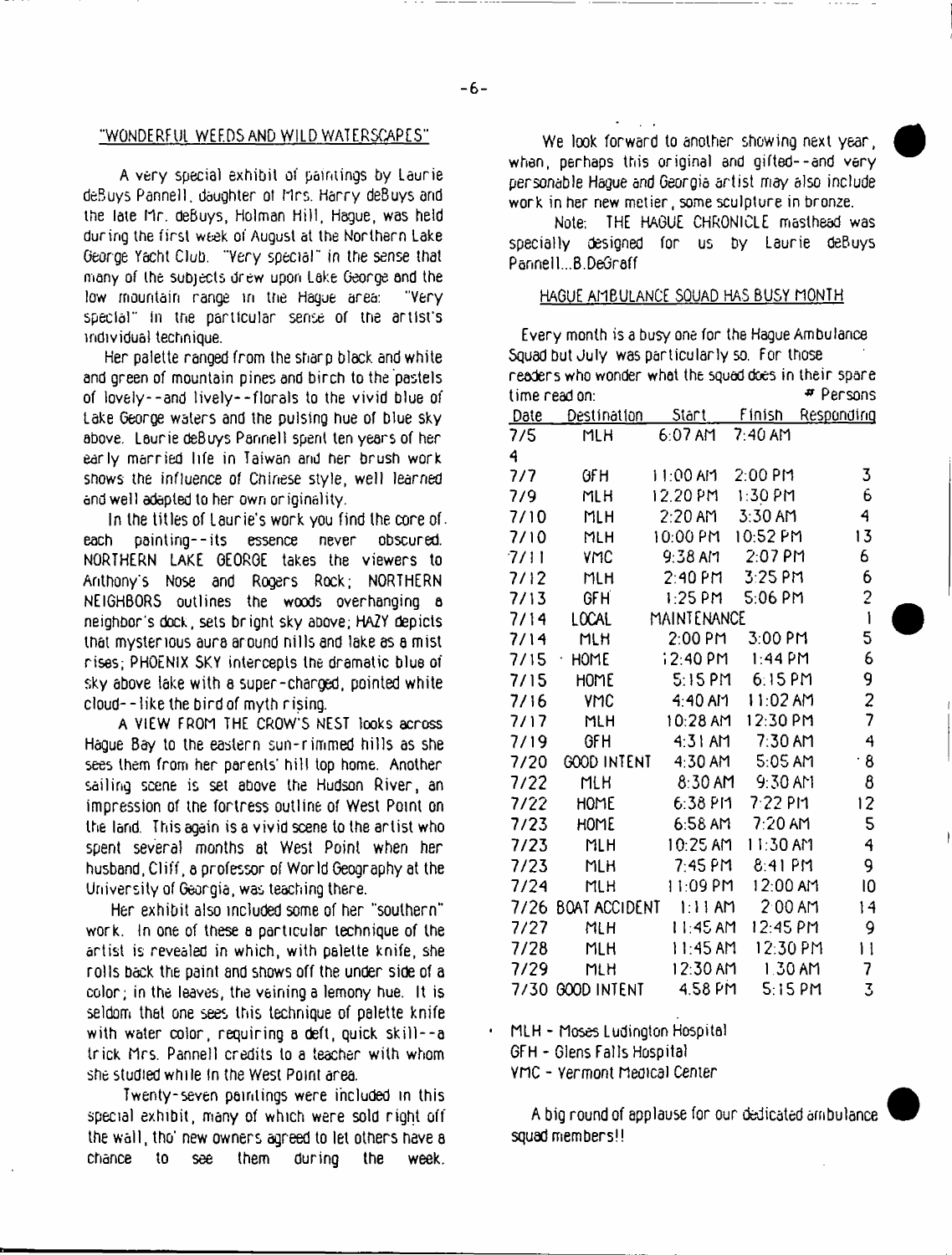#### SOUND!NOS

BORN - A girl, Meredith Whitney, to James and Gretchan Bruner at St. Peter's Hospital, Albany, on Father's Day, June 21. Grandparents are Bob and Muriel Schwarz, Hague.

BORN - A girl . Kathryn Noel, to Bruce and Kathryn Clark , Overbrook Drive, Hogue, on July 6, 1987 at MCHV. Burlington.

BORN - A girl, Tara Lynn, to Scott and Catherine MacDowell on July 10 in Hillsdale, NJ. Grandparents are Marilyn and Mac MacDowell, Oneida Bay, Silver Bay and Englewood, NJ

BORN - A boy, Teddy Munro, lo Nancy (Icke) and Tom Dimon of Surrey, England, on July 13, 1987. Proud grandparents are William ana Barb Icke, Pine Cove.

BORN - Twin suns, Woodrow Tremain and Crispin Iripp, to Dennis and Cynthia (Fitts) Merkel of Saull Ste. Marie, Ml, on July 18. Proud grandparents are Mr. and Mrs. John C. Fills of Hague and Schenectady.

BORN - A boy, Oliver M. Jr., to Oliver and Julie Bevins on July 22. Grandparents are Verna and Steve Bevins, Sr.

BORN - A boy, Matthew Thomas, lo Michael and Mary Meade, Mahopac, NY on August 10. Laura Meade, Hague is the proud grandmother.

MARRIED - Susan Culver, Savannah, NY and David Darrin, Jr., NY City, son of Mrs. David Darrin, Sr., Florham Pork, NJ and Hogue on July 25 at their home, Viewpoint, in Hague.

MARRIED - Robin Diane Wolton, daughter of Mr. & Mrs. Robert D. Wotlon, forest Bay, to Glenn James faraone, College Point, NY, on August 8, 1987 in the Helen Hughes Memorial Chapel at Silver Bay.

DIED - Dorothy King Foote, 66, Doylestown, PA and Hague, NY on July 11,1987. She is survived by her husband, J. Howard Foote, two daughters and one son and three grandchildren. She was the sister of Perry King, Hague.

DIED - Richard Wagner, 84, Williamsport, PA, on July 22, 1967. He is survived by two daughters and a son. He was a former summer visitor on Oneida Bay and the father of Marilyn MacDowell.

DIED- Morgan Belden, 58, on August I, 1987 in Glens Falls Hospital. Survivors include his mother, Esther Belden, Hague, six daughters and three sons, three sisters and five brothers, Paul, Arthur, Daniel, Char les and Arnold, all of HaQue.

Ms. Martha Chesky of Hague and Scotia, NY has been accepted for enlistment in the United States Coast Guard.

A graduate of Scotia-Glenville High School, she is presently undergoing basic training at the Coast Guard Training Facility at Cape May, NJ. She has recently been appointed Recruit Company Guide and Assistant to the company's Catholic Chaplain.

A former member of the Northern Lake George Yacht Club, she was an instructor in the Junior Program and active in the club's racing series.

Upon completion of Basic Training, she will be assigned to a Coast Guard Station where she hopes to pursue .a career in that Service's Maritime Law Enforcement Program.

50th Anniversary - was celebrated by family and friends of Mr. &. Mrs. George Traver, Sr. at their home In Sabbath Day Point recently. The Travers were married on June 24, 1937 in Staatsburg and have had a home in SDP since 1960, retiring here in 1976.

50lh Anniversary - Mr. & Mrs. E. Russell Babcock (Russ and Dot), Terrace Road, Silver Bay and Palm Harbor, FL, on June 2. A family celebration was held on August 8 including their three daughters, their nusDands, end four grandchildren.

CONGRATULATIONS 10 THE BABCOCKS AND TRAVERS from the HAGUE CHRONICLE staff.

## HELP WANTED

Part-time help wanted at Silver Bay General Store. Call Kathy Santtnello at 543-6441

Did you know? the Indian name for Lake George was ANDIATOROCTE.